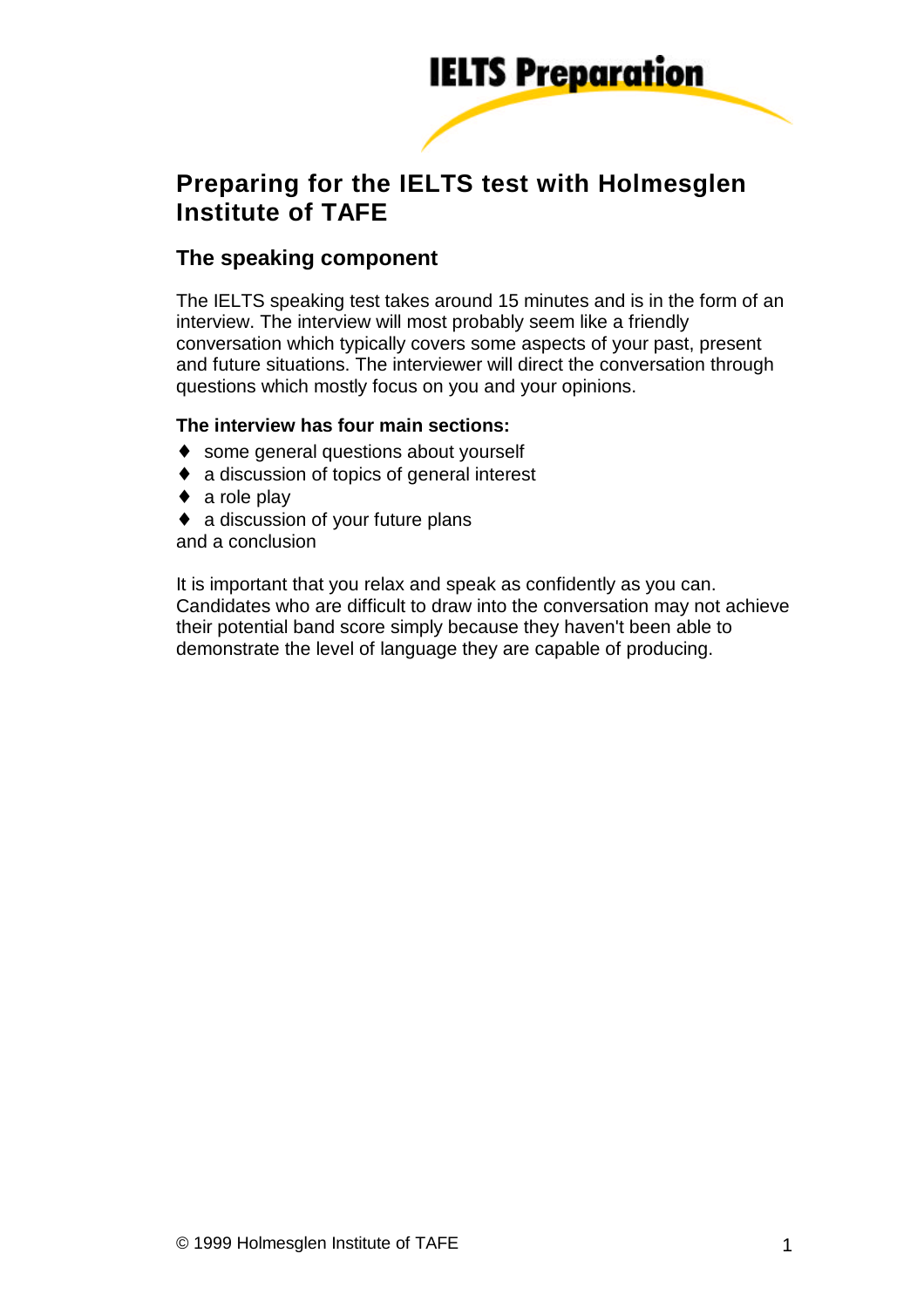

# **The interview: section one**

# **Task description**

Section One of the interview is an introduction in which the interviewer will ask you some general questions about yourself. The questions are often, but not always, based on the CV that you filled out before the test. This section of the interview aims to be like a friendly conversation in which the interviewer asks questions that are not too difficult, to try to get to know you and relax you.

## **Sample questions**

Prior to the test, you will be asked to fill in a CV (Curriculum Vitae) which will ask for general information about topics such as the following:

- ♦ Your country of origin
- ♦ Where you learnt English
- ♦ How long you have been learning English
- ♦ Level of education achieved
- ♦ Interests and future plans

#### **The first section of the test will go something like this:**

- ♦ The interviewer greets the candidate and introduces himself or herself.
- ♦ The interviewer asks the candidate to state his or her name clearly for the cassette.
- ♦ The interviewer asks to see the candidate's passport and CV form.

## **Typical questions for this stage of the test might be:**

It says on your CV that you are interested in … Could you tell me why you like it?

How often do you … ?

With whom? Where?

Why are you taking the IELTS test?

Is this your hometown?

#### **If not:**

Tell me about the place you come from.

Would you rather live here or there?

Tell me how the public transport system in your hometown compares with here.

#### **If yes:**

What do you like about living here?

Are there any bad points about this place?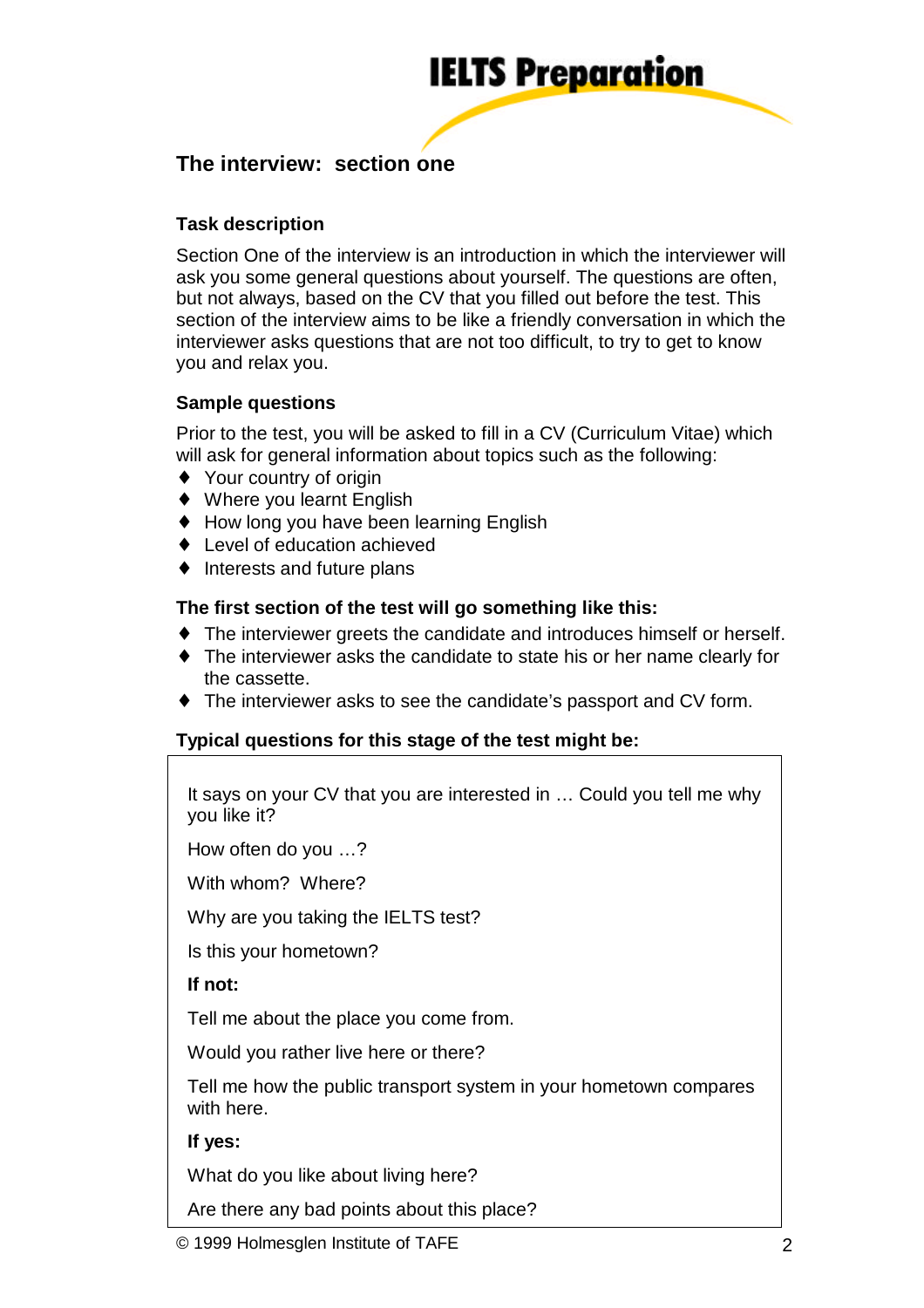

#### **Strategies for approaching the task**

Firstly, you should be very careful what you write on your CV as this could be the basis for the discussion in this part of the test and may influence the interviewer's choice of topics for the second part of the test as well. Remember that one of the aims of this section is to get you talking freely so that the interviewer can assess your level of English. The interviewer wants you to talk about something you are interested in so that you will perform your best. It is for this reason that you are asked to write down some information about yourself that the interviewer can use as a basis for the questions.

One question on the CV asks you to write down your interests. Make sure that you are prepared to talk about the interests you write down here. For example, if one of your interests is scuba diving, make sure that you learn the vocabulary you need to discuss this topic in English before the test. And check the pronunciation with a native speaker of English if possible.

One candidate wrote down that she was interested in the environment, though in fact, she knew nothing about environmental issues. The interviewer, thinking that this would be a good topic to get the candidate talking freely, began to ask question after questions about the candidate's views on various issues related to the environment. The candidate didn't have the language to cope with the questions and also didn't have any ideas to express about the issues. So instead of the candidate feeling relaxed from the beginning of the interview talking about a familiar topic, she felt very uncomfortable and may not have performed as well as she could as a result.

So choose carefully what you write down on the CV and prepare the language you will need to discuss these topics before the test. This does not mean that you should memorise a speech as the interviewer will immediately change the topic if s/he thinks that what you are saying is rehearsed. It would be more useful to find people with whom you can practise speaking about the topics.

You should also be prepared to use the past, present and present perfect tenses to describe your current situation. For example, 'I have been studying English for two years since I moved to the city'.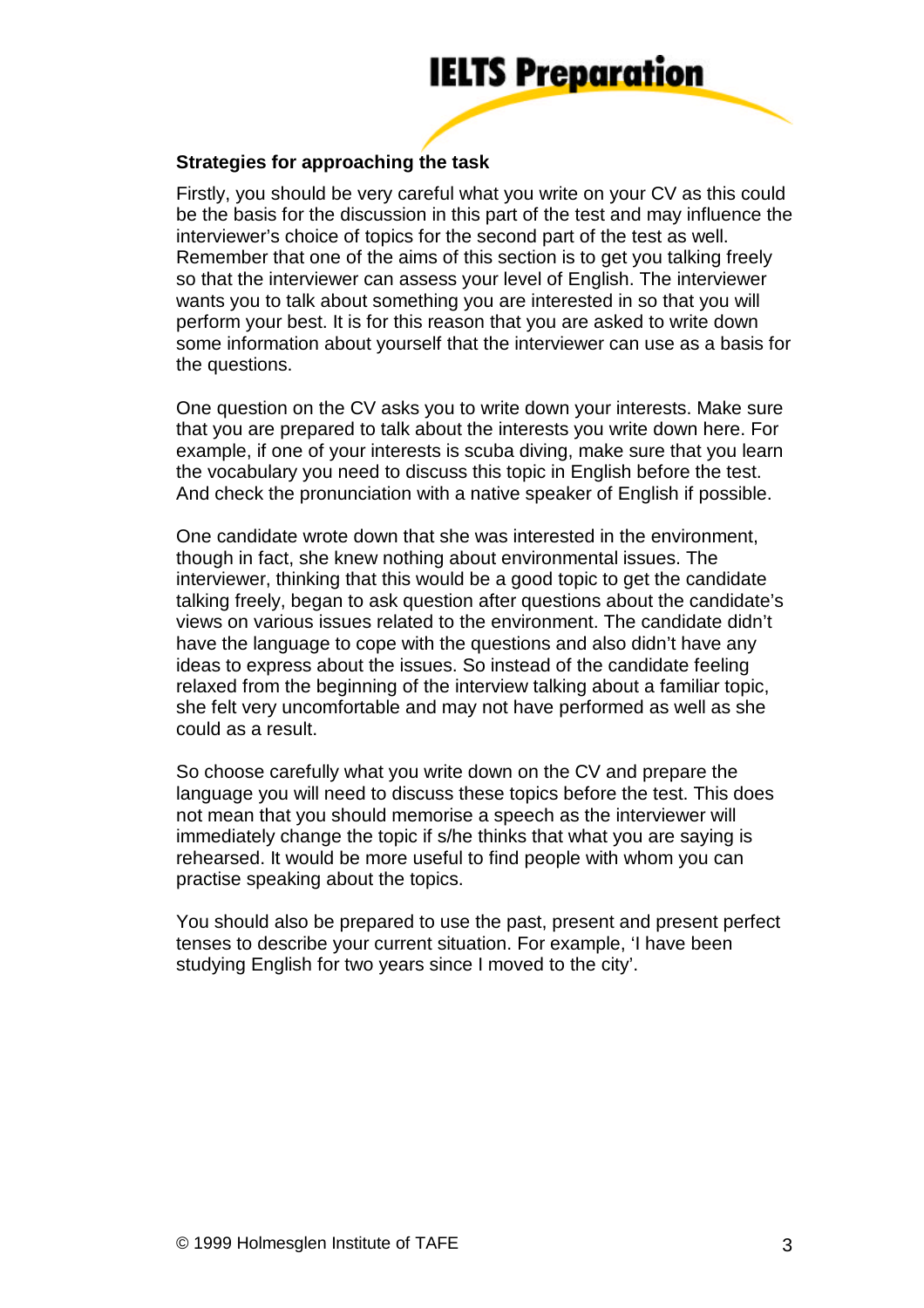

# **The interview: section two**

### **Task description**

In this section the interviewer will move onto one or more topics of general interest. You may need to speak longer (take longer turns) than in the first section and you may need to describe or explain.

#### **Sample questions**

It is not possible to predict what topics may be discussed at this point in the interview; however, some standard topics are:

- ♦ Traditional or modern buildings in your country
- ♦ Tourism and tourist sites
- ♦ Celebrations and cultural activities
- $\triangle$  Family and family relationships
- ♦ Schooling and the education system in your country
- $\triangleleft$  City and country living
- ♦ Modern and traditional lifestyles

If the interview does not take place in your country of origin, you may be asked to compare your country's architecture, level of tourism, culture etc with those of the country you are living in.

#### **What is being tested is your ability to:**

- ♦ take longer turns in a conversation
- ♦ give information involving description and explanation

#### **Strategies for approaching the task**

Carefully consider what you know about each of the topics above. Try to think of all the questions that someone who was trying to get to know you might ask, and make sure that you have all the vocabulary you need to discuss the topics in depth. Check and practise the pronunciation of any new vocabulary. Where there are contentious issues, try to develop an opinion.

You will perform better in the IELTS interview if your speech is fluent. And you're likely to be more fluent if you have already thought about the topic and have some ideas to express. This doesn't mean memorising or rehearsing a speech because you can never be sure exactly what the questions will be, and also the examiner will immediately ask a different question if s/he suspects that your answer is memorised.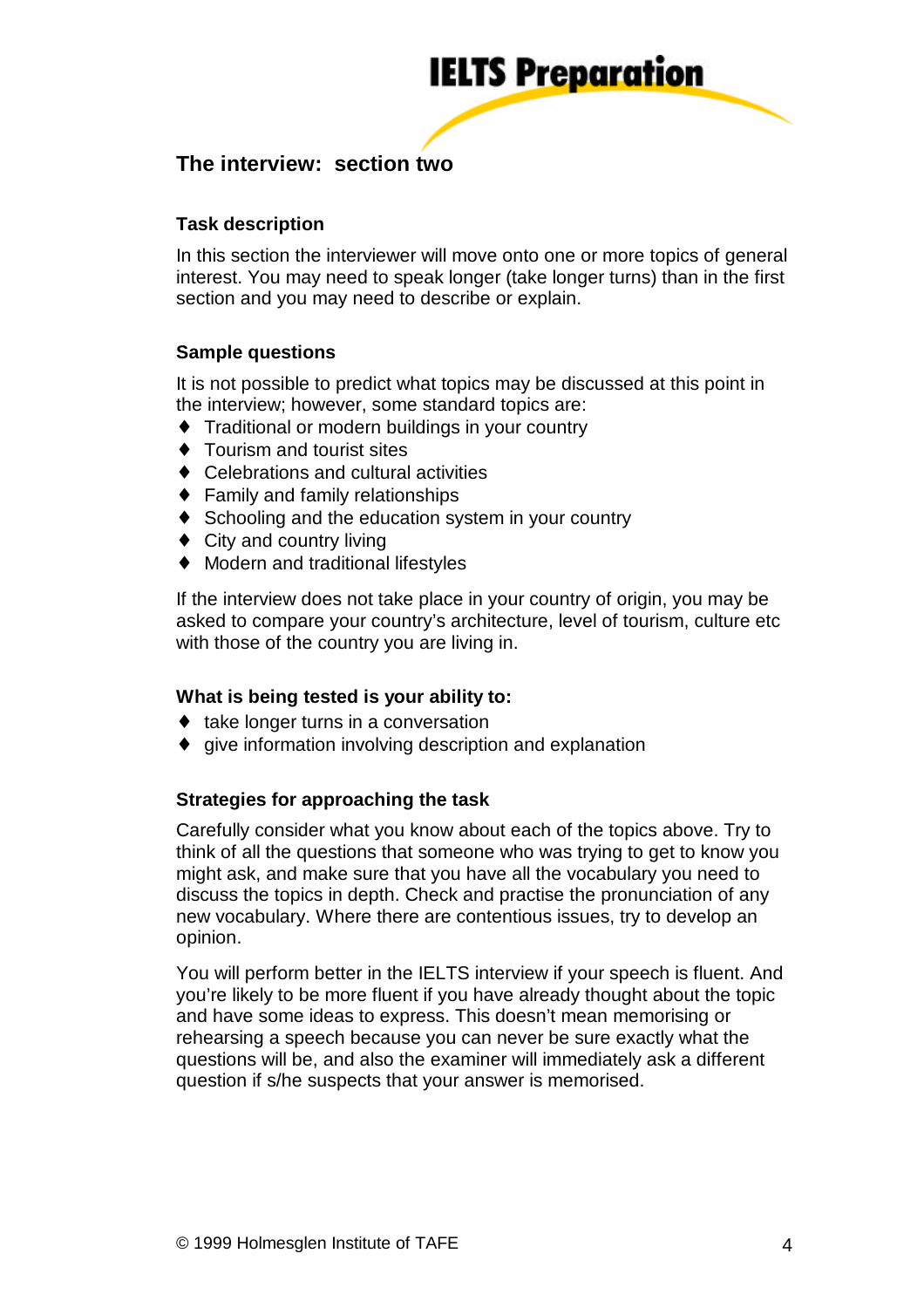

# **The interview: section three**

### **Task description**

Section three is like a role play. The examiner will explain a situation to you and then instruct you to ask questions to find out more information. The examiner will give you a card with around six question prompts to help you make the questions. You should use the question prompts to ask all the questions on the card. Be ready to ask additional questions if the examiner invites you to, or if the examiner looks expectantly at you after you have asked all the prompted ones.

#### **What is being tested is your ability to:**

- ♦ use a question form correctly
- ♦ use a variety of question words
- ask questions politely

#### **Sample questions**

The examiner says:

'I have just enrolled in a new course. You want to find out about the course. Look at this card carefully and when you're ready begin to ask your questions.'

#### **Interview card**

The interviewer has just enrolled in a course. Ask the interviewer some questions to find out about the course.

Title of course? How long? Location? Purpose? Cost?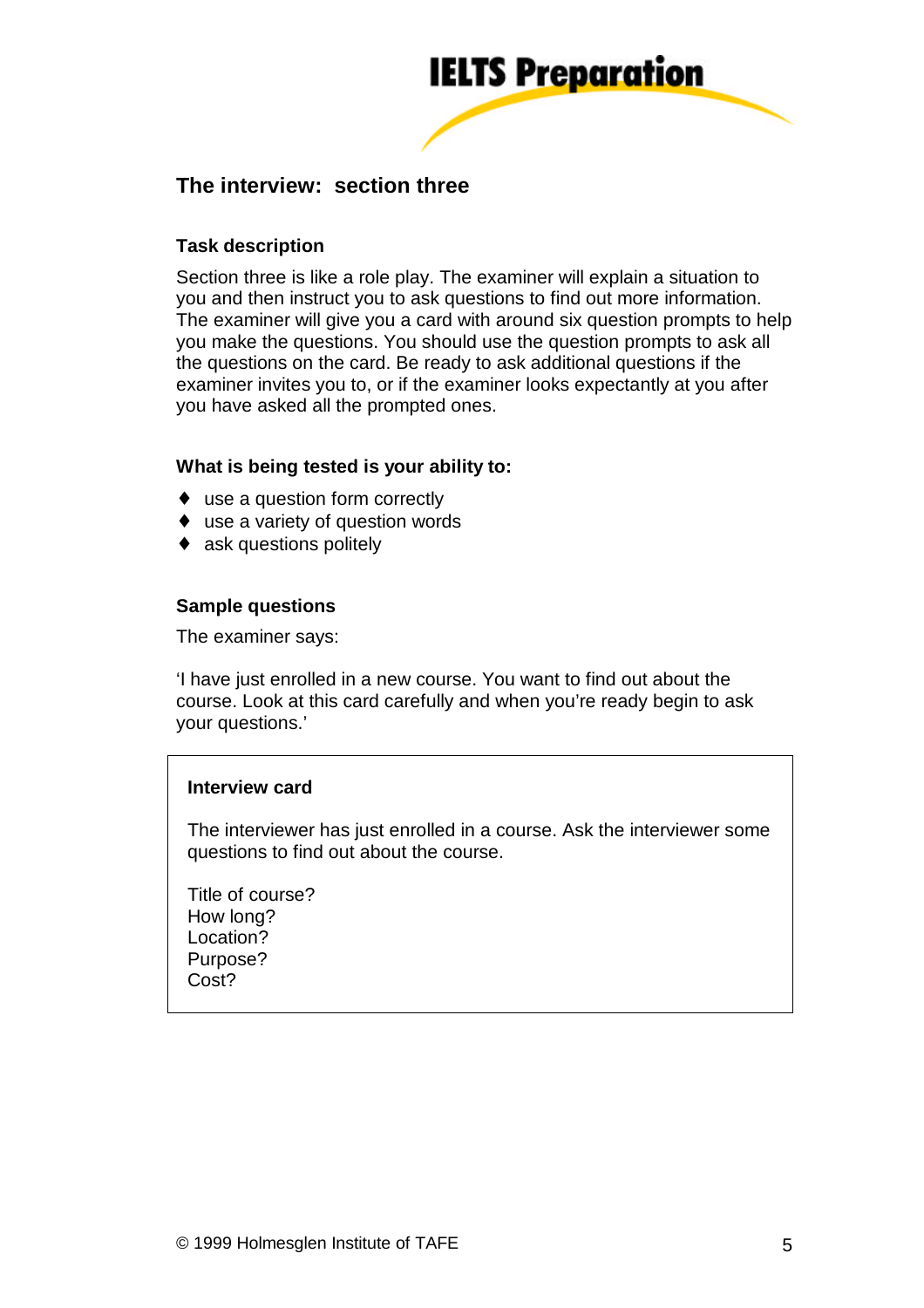

#### **Strategies for approaching the task**

Before the test, you need to practise making correct questions using a variety of question words appropriate to the situation.

You also need to practise making your questions polite. There are two main ways to do this.

1. Use an introductory sentence politely, asking the interviewer to give you the information. For example:

Marianne, I'd like to ask you some questions about your course, if that's all right.

(Interviewer responds by nodding agreement or saying 'Certainly. What's the name of the course?)

2. Use embedded questions. For example:

Could you tell me the name of the course, please?

Notice that with embedded questions we use the statement word order, not:

Could you tell me what is the name of the course?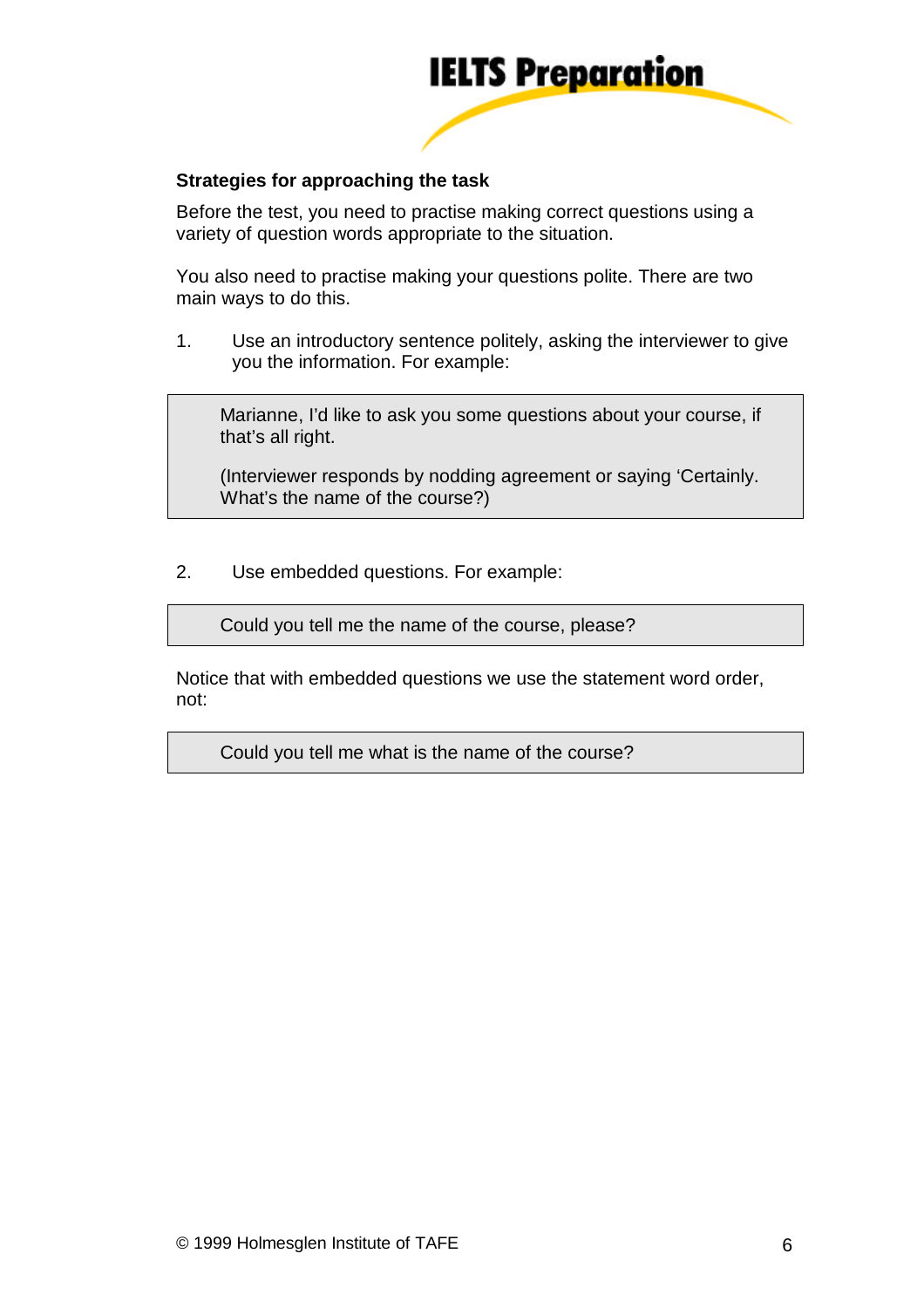

# **The interview: section four**

## **Task description**

Using your CV as a starting point, the interviewer will ask you about your future plans. The interviewer will aim to involve you in a discussion exploring possible problems, your concerns, your expectations, your hopes and possible steps to achieving your goals.

## **Sample questions**

It is not possible to predict what questions will come up at this point in the test except that you know that the topic will be your future. The questions will be drawn from your CV, or from what the examiner has learned about you in the earlier sections of the interview, and most will arise naturally from the discussion and the information you are giving as this section progresses.

#### **What is being tested is your ability to:**

- ♦ give in-depth answers to questions about your future
- ♦ use the language of speculation
- ♦ explain and defend your actions, plans, assumptions, predictions, reasons etc